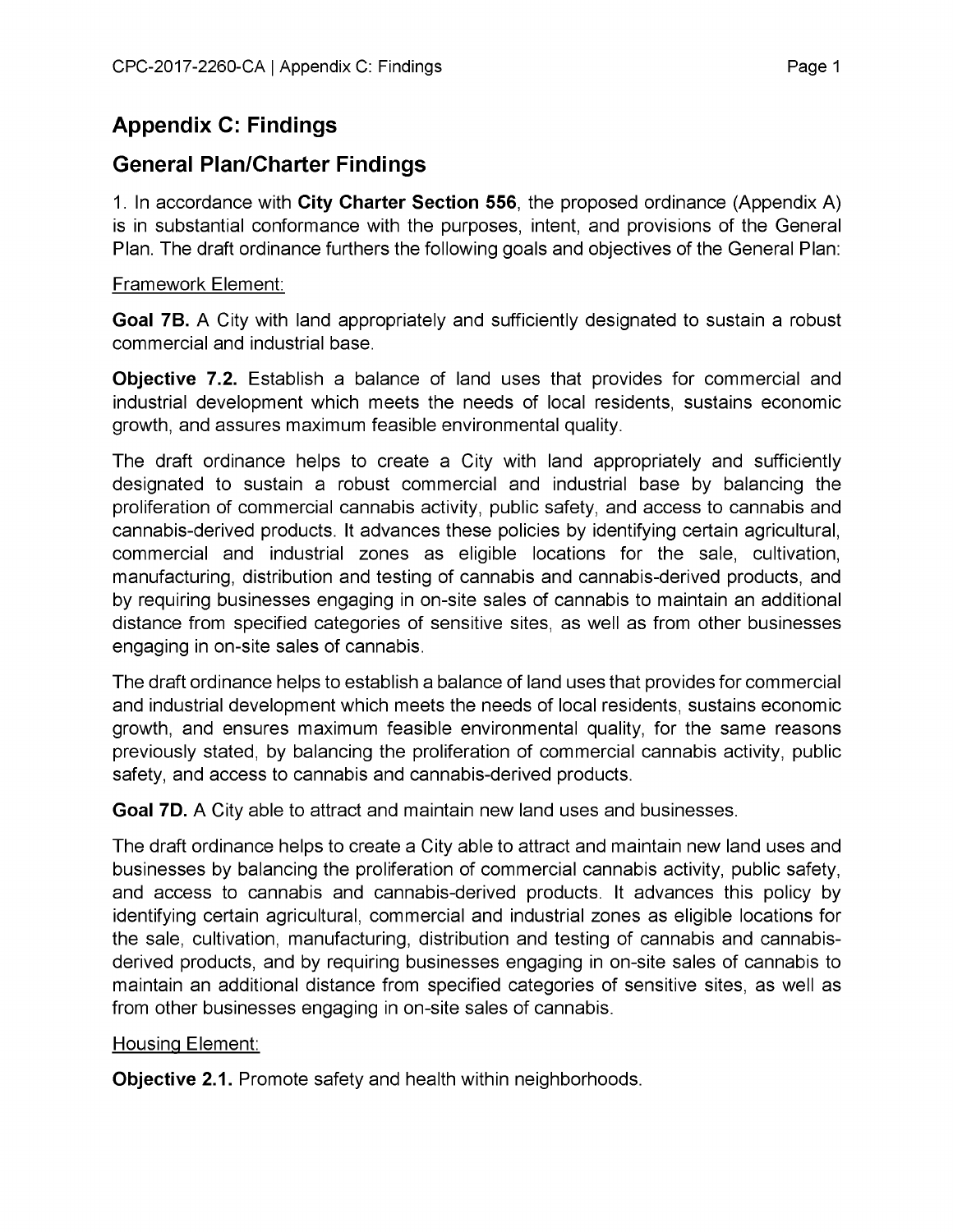**Policy 2.1.1.** Establish development standards and policing practices that reduce the likelihood of crime.

**Policy 2.1.2.** Establish development standards and other measures that promote and implement positive health outcomes.

The draft ordinance helps to reduce the likelihood of crime and promote positive health outcomes by controlling the proliferation of commercial cannabis activity and restricting the location, in particular, of retail-type cannabis businesses, which have been associated with criminal activity, nuisance behavior, and negative secondary effects. The draft ordinance contains location restrictions that limit the sale, cultivation, manufacturing, distribution and testing of cannabis and cannabis-derived products to certain agricultural, commercial and industrial zones and require businesses engaging in on-site sales of cannabis to maintain an additional distance from specified categories of sensitive sites, as well as from other businesses engaging in on-site sales of cannabis.

These restrictions will help to reduce the likelihood of crime and associated negative secondary impacts on neighborhoods by discouraging over-concentration of cannabis retail businesses with on-site sales in the same neighborhood, so that no single area becomes a destination for cannabis retail and the anticipated instances of crime and nuisance behavior remain isolated from one another.

Despite legal prohibitions against the behavior, some public consumption of cannabis is inevitable near sites with on-site cannabis retail sales. By increasing the distance between on-site cannabis retail sales and between on-site cannabis retail sales and sensitive sites - particularly parks, libraries, and schools where minors are likely to congregate - these location restrictions will help to reduce exposure to health risks such as secondhand smoke, and will help to reduce minors' exposure to cannabis and cannabis-derived products.

2. In accordance with **City Charter Section 558(b)(2),** the adoption of the proposed ordinance will be in conformity with public necessity, convenience, general welfare and good zoning practice.

Conformity with Public Necessity: The proposed ordinance is in conformity with public necessity because it: a) identifies appropriate zones for the sale, cultivation, manufacturing, distribution and testing of cannabis and cannabis-derived products in the City; and b) requires businesses engaging in on-site sales of cannabis to maintain an additional distance from specified categories of sensitive sites, as well as from other businesses engaging in on-site sales of cannabis; c) provides needed regulation to an emerging industry with the potential to generate jobs and revenue in the City; d) balances concerns regarding public safety with access to cannabis and cannabis-derived products.

In addition, the proposed ordinance is in conformity with public necessity because it responds to the passage by voters, in the election of March 7, 2017, of Proposition M, which requires the City Council to repeal the City's existing regulations concerning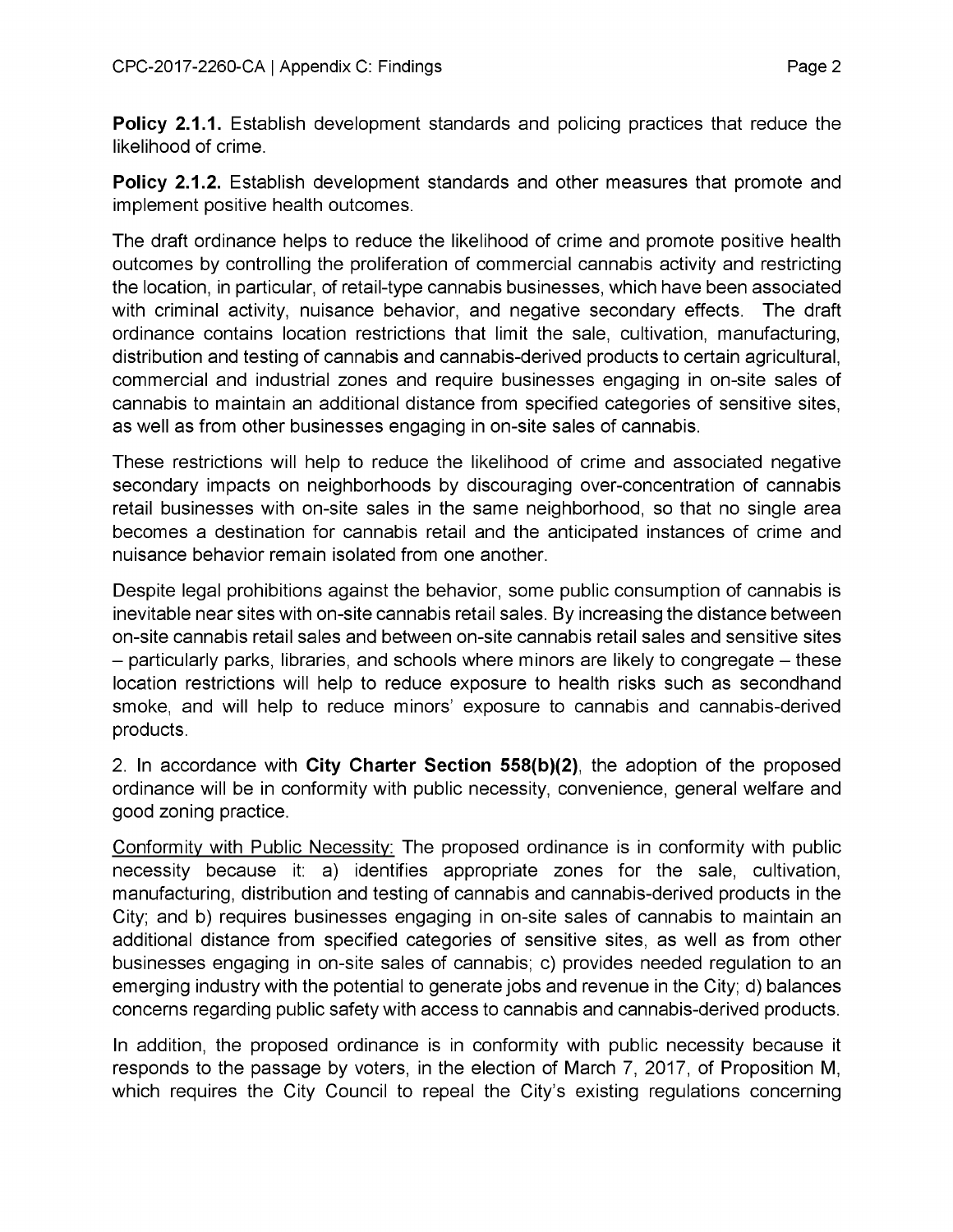medical cannabis dispensaries and states the City's intent to adopt a comprehensive regulatory process and structure for all medical and nonmedical commercial cannabis activity; and as part of that process and structure, it is in the interest of the public safety and welfare to regulate the location and distance requirements of cannabis-related businesses to ensure compatibility with surrounding neighborhoods and protect sensitive sites from negative impacts.

Furthermore, the proposed ordinance is in conformity with public necessity because it responds to recent State legislation  $-$  including the 2015 Medical Cannabis Regulation and Safety Act, and the 2016 Adult Use of Marijuana Act (Proposition 64) – that present challenges to license and regulate both medical and nonmedical cannabis and ensure that commercial cannabis activity is compatible with surrounding neighborhoods and that sensitive sites are protected from negative impacts.

Conformity with Public Convenience: The proposed ordinance is in conformity with public convenience for the same reasons as stated above, because it: a) identifies appropriate zones for the sale, cultivation, manufacturing, distribution and testing of cannabis and cannabis-derived products in the City; and b) requires businesses engaging in on-site sales of cannabis to maintain an additional distance from specified categories of sensitive sites, as well as from other businesses engaging in on-site sales of cannabis; c) provides needed regulation to an emerging industry with the potential to generate jobs and revenue in the City; d) balances concerns regarding public safety with access to cannabis and cannabis-derived products.

Conformity with General Welfare: The proposed ordinance is in conformity with general welfare for the same reasons as stated above, because it: a) identifies appropriate zones for the sale, cultivation, manufacturing, distribution and testing of cannabis and cannabisderived products in the City; and b) requires businesses engaging in on-site sales of cannabis to maintain an additional distance from specified categories of sensitive sites, as well as from other businesses engaging in on-site sales of cannabis; c) provides needed regulation to an emerging industry with the potential to generate jobs and revenue in the City; d) balances concerns regarding public safety with access to cannabis and cannabis-derived products.

Conformity with Good Zoning Practice: The proposed ordinance is in conformity with good zoning practice by: a) identifying appropriate zones for the sale, cultivation, manufacturing, distribution and testing of cannabis and cannabis-derived products in the City; b) separating incompatible land uses and preserving the character of neighborhoods by requiring businesses engaging in on-site sales of cannabis to maintain an additional distance from specified categories of sensitive sites, as well as from other businesses engaging in on-site sales of cannabis.

## **CEQA Findings**

The Department of City Planning determined that the proposed ordinance (Appendix A) would not have a significant impact on the environment. Negative Declaration ENV-2017